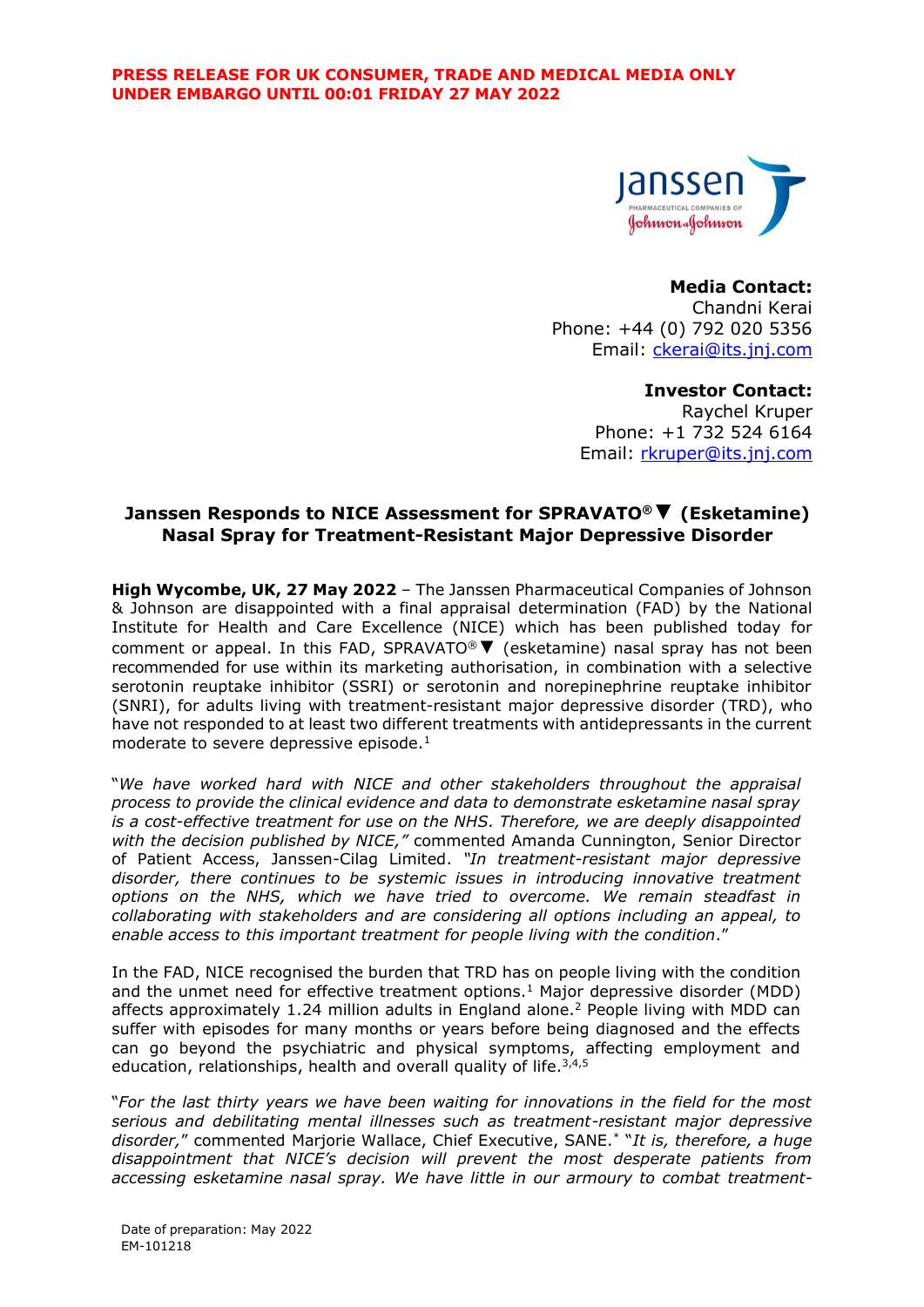# **PRESS RELEASE FOR UK CONSUMER, TRADE AND MEDICAL MEDIA ONLY UNDER EMBARGO UNTIL 00:01 FRIDAY 27 MAY 2022**

*resistant major depressive disorder and the real shame is that NICE are rejecting one of the very few innovations in treating this condition*."

Subject to comments or appeal, the Technology Appraisal Guidance is scheduled to be published on 22 June 2022.

### **- ENDS -**

\*Janssen has provided SANE, UK mental health charity, with core funding in relation to patient advocacy and disease awareness activities; SANE has not been paid for contributing to this press release.

# **NOTES TO EDITORS**

#### **About esketamine nasal spray**

Esketamine nasal spray was authorised for the treatment of adults with treatmentresistant major depressive disorder in Europe in December 2019 and it is the first antidepressant with a new mechanism of action in more than 30 years.<sup>6,7</sup> Its novel mechanism of action means it works differently than currently available therapies for major depressive disorder. Esketamine is derived from part of the ketamine molecule but is appraised by health authorities as a distinct medication, due to differences in the efficacy and safety profile. As such, it is important these terms are not used interchangeably.

Esketamine nasal spray was studied in five pivotal Phase 3 trials in more than 1,700 adults with treatment-resistant depression, including but not limited to a short-term study and one long-term maintenance study. TRD was also studied in four Phase 2 studies and 19 Phase 1 studies in patients with TRD and healthy volunteers. Patients who participated in the double-blind Phase 3 studies received esketamine nasal spray or a placebo in addition to a newly initiated oral antidepressant at the start of the treatment phase. $^{8-12}$ 

## **Important safety information**

Adverse events should be reported. **▼** This medicinal product is subject to additional monitoring and it is therefore important to report any suspected adverse events related to this medicinal product. Reporting forms and information can be found at <https://yellowcard.mhra.gov.uk/> or search for MHRA Yellow Card in the Google Play or Apple App Store. Adverse events should also be reported to Janssen-Cilag Limited on 01494 567447 or at [dsafety@its.jnj.com.](mailto:dsafety@its.jnj.com)

#### **About the Janssen Pharmaceutical Companies of Johnson & Johnson**

At Janssen, we're creating a future where disease is a thing of the past. We're the Pharmaceutical Companies of Johnson & Johnson, working tirelessly to make that future a reality for patients everywhere by fighting sickness with science, improving access with ingenuity, and healing hopelessness with heart. We focus on areas of medicine where we can make the biggest difference: Cardiovascular, Metabolism, & Retina, Immunology, Infectious Diseases & Vaccines, Neuroscience, Oncology, and Pulmonary Hypertension.

Learn more at [www.janssen.com/uk.](http://www.janssen.com/uk) Follow us at [www.twitter.com/JanssenUK.](http://www.twitter.com/JanssenUK) Janssen-Cilag Limited is one of the Janssen Pharmaceutical Companies of Johnson & Johnson.